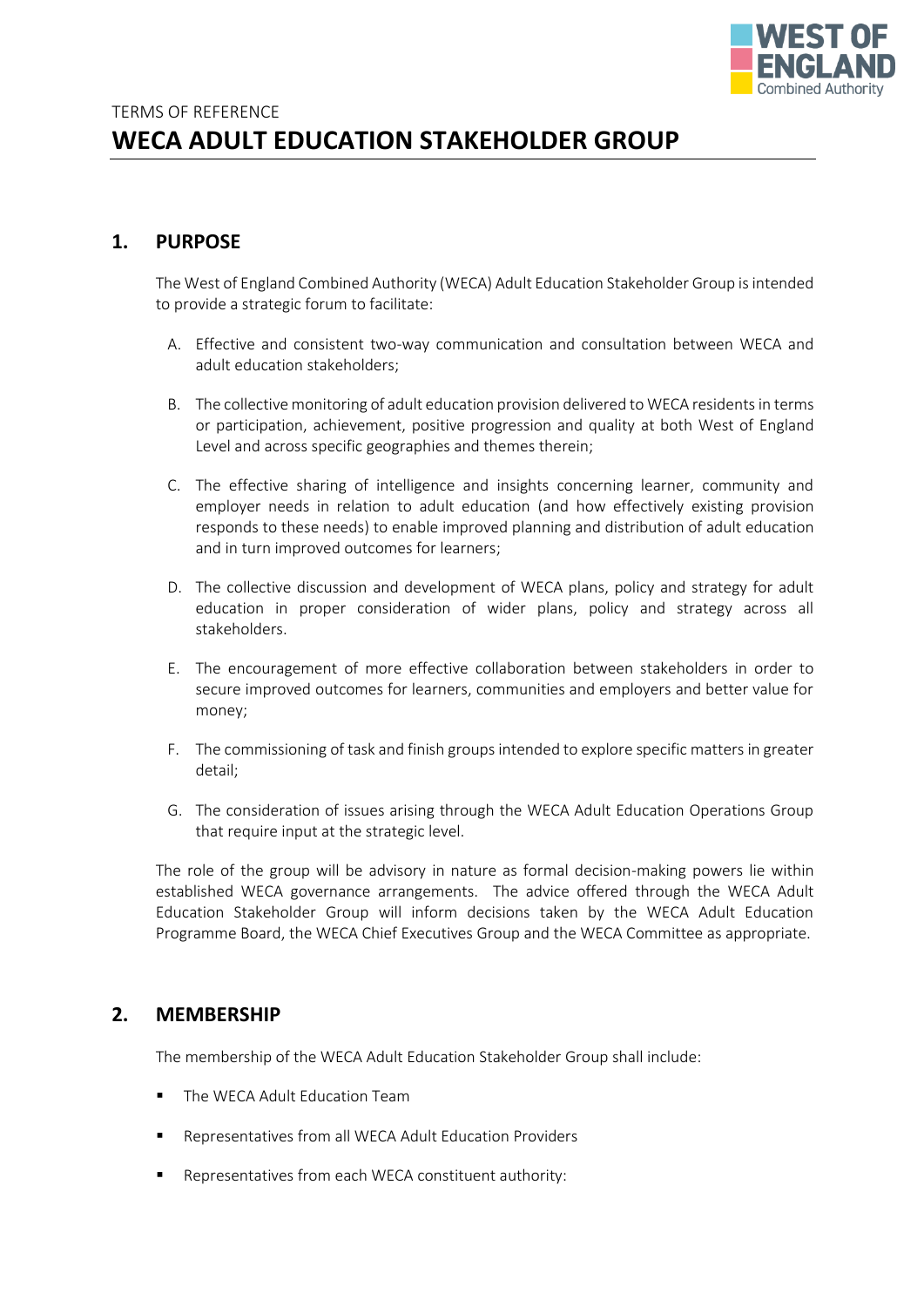

# TERMS OF REFERENCE **WECA ADULT EDUCATION STAKEHOLDER GROUP**

- o Bath and North East Somerset
- o Bristol
- o South Gloucestershire
- Representatives from relevant strategic partners bodies:
	- o Association of Colleges (AoC)
	- o Association of Employment and Learning Providers (AELP)
	- o Western Training Provider Network (WTPN)
	- o HOLEX

# **3. APPOINTMENTS**

Stakeholders are at liberty to nominate the individuals who will act as their representative at the WECA Adult Education Stakeholder Group. As the group is intended to be strategic in nature the representative should normally be operating at this level within the stakeholder organisation and / or hold lead responsibility for the management of WECA adult education provision where the stakeholder is a WECA adult education provider.

Stakeholders may nominate substitutes to attend meetings where the named representative is unavailable.

Attendance will normally be limited to one representative per organisation (other than the WECA Adult Education Team), though other attendees may be permitted through prior agreement, especially where their input is of particular relevance to specific agenda items. Such requests should be submitted t[o adulteducation@westofengland-ca.gov.uk](mailto:adulteducation@westofengland-ca.gov.uk) in advance of attendance.

### **4. MEETINGS**

The WECA Adult Education Stakeholder Group will meet on a quarterly basis. Extraordinary meetings may be called if justified by emerging circumstance.

The WECA Adult Education Stakeholder Group will adopt a rolling chair approach with the chair of the next meeting being identified as a standing agenda item within all meetings.

The WECA Adult Education Stakeholder Group will be hosted by WECA by default though stakeholders will be encouraged to host where they are in a position to do so.